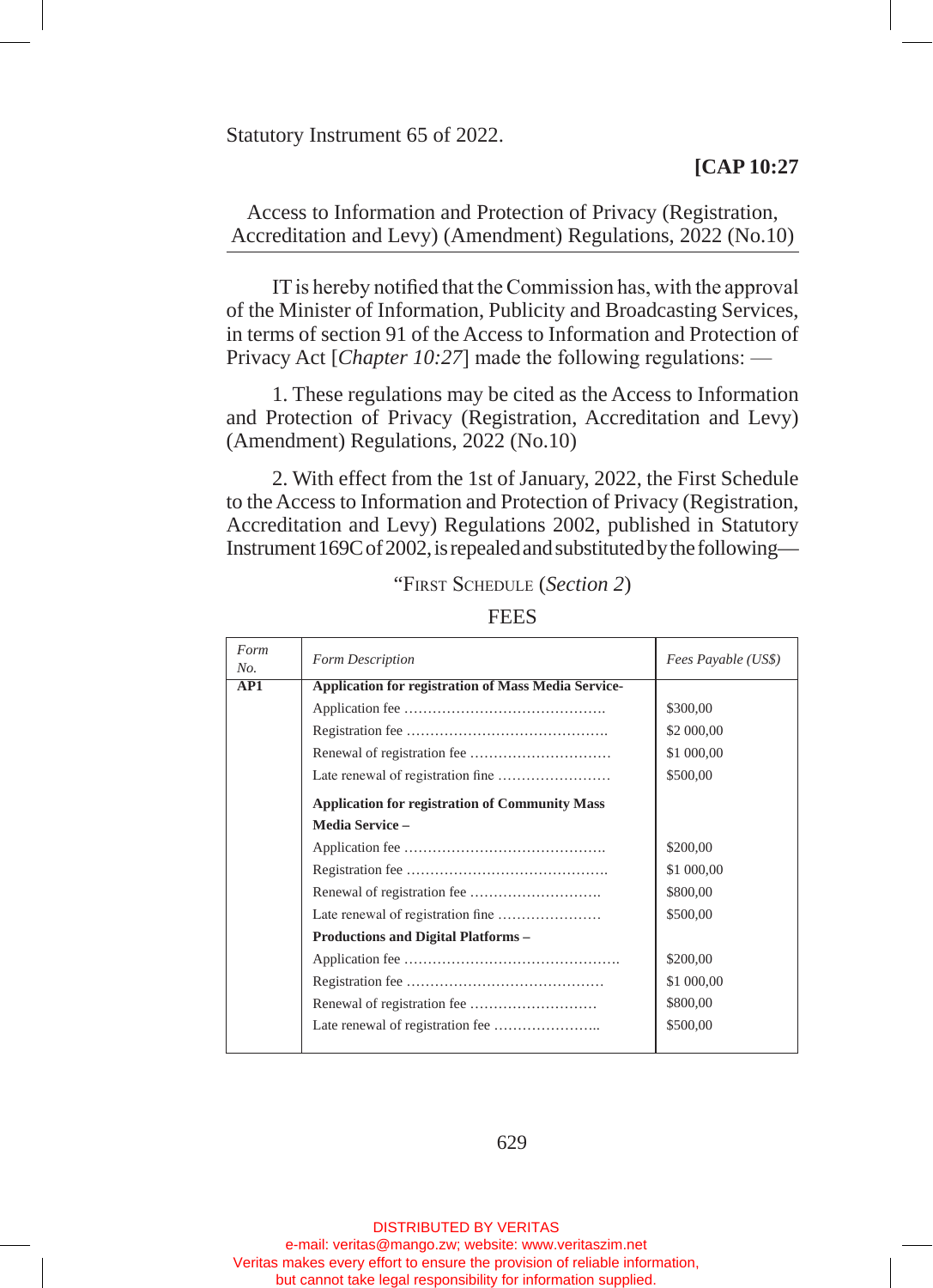## Access to Information and Protection of Privacy (Registration, Accreditation and Levy) (Amendment) Regulations, 2022 (No.10)

| AP2 | Application for registration of News Agency -           |              |
|-----|---------------------------------------------------------|--------------|
|     |                                                         | \$200,00     |
|     |                                                         | \$1 000,00   |
|     |                                                         | \$800,00     |
|     |                                                         | \$500,00     |
|     |                                                         |              |
| AP3 | Application for accreditation of Local Journalist (Fees |              |
|     | also payable in local currency for 2022)                |              |
|     | Accreditation fee (First applicant)                     | US\$20,00    |
|     |                                                         | US\$15,00    |
|     |                                                         | US\$10,00    |
|     | Application for local journalist working for a          |              |
|     | <b>Foreign Media House</b>                              |              |
|     |                                                         | US\$50,00    |
|     |                                                         | US\$150,00   |
|     |                                                         | US\$150,00   |
|     | Application for a foreign journalist manning a          |              |
|     | representative office of a Foreign Media Service        |              |
|     |                                                         | US\$50,00    |
|     |                                                         | US\$300,00   |
|     |                                                         | US\$300,00   |
|     | Application for temporary accreditation for a           |              |
|     | <b>Foreign Journalist</b>                               |              |
|     |                                                         | US\$50,00    |
|     |                                                         | US\$150,00   |
|     | Fee for extension of Accreditation period               | US\$50,00    |
|     |                                                         | US\$2 500,00 |
|     | <b>Special Accreditation fee</b>                        |              |
|     |                                                         | US\$15,00    |
|     |                                                         | US\$30,00    |
|     |                                                         | US\$40,00    |
|     |                                                         | US\$50,00    |
|     |                                                         |              |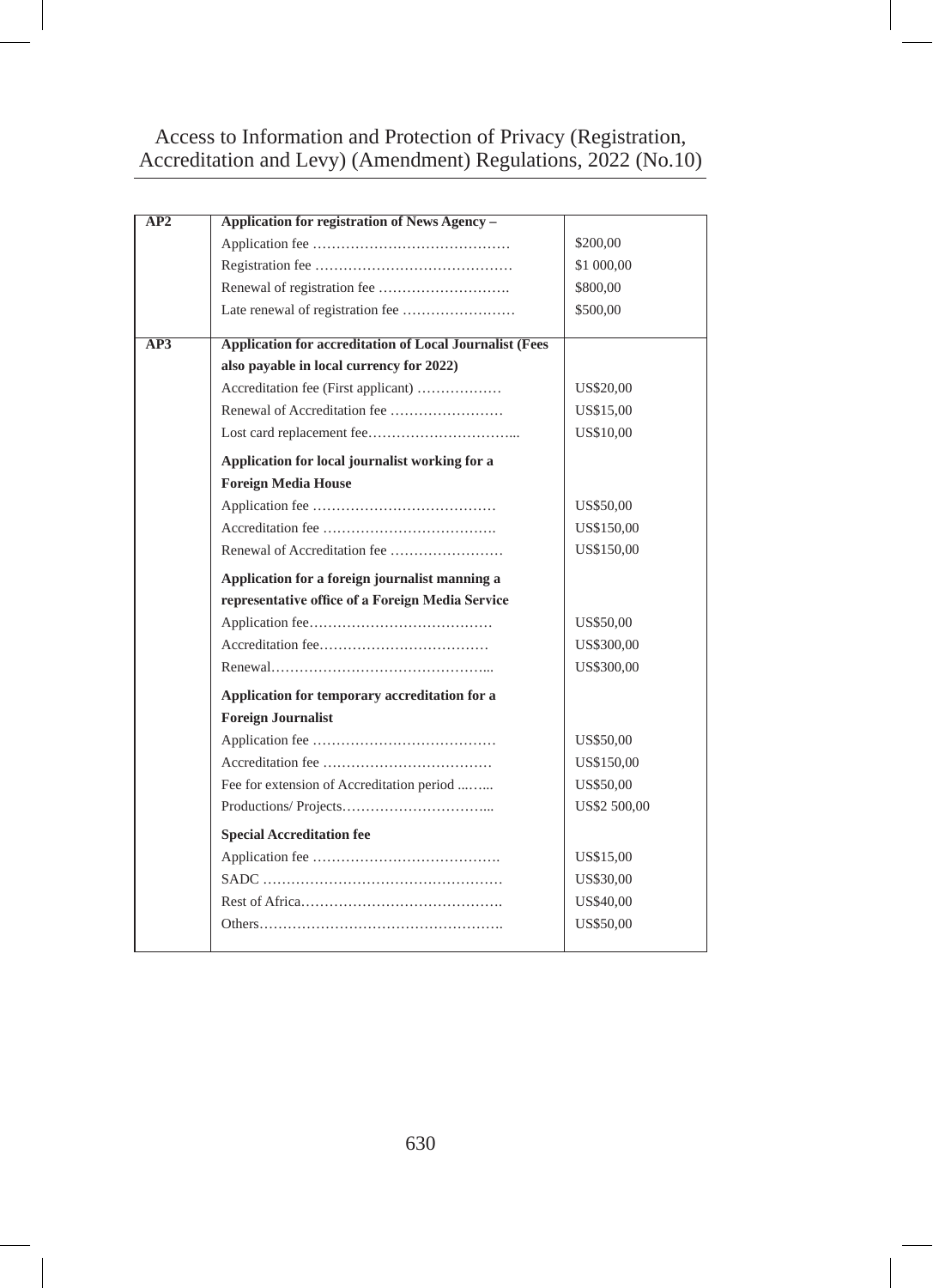S.I. 65 of 2022

| <b>International</b>                    |              |
|-----------------------------------------|--------------|
|                                         |              |
|                                         | US\$500,00   |
|                                         | US\$3 000,00 |
| Renewal of permission to operate fee    | US\$2 500,00 |
| Complimentary permit administration fee | US\$1 000,00 |
| <b>SADC</b> and Others                  |              |
|                                         | US\$200,00   |
|                                         | US\$1 500,00 |
| Renewal of permission to operate fee    | US\$1 000,00 |
| Complimentary permit administration fee | US\$500.00   |

*Explanatory Note*: Fees for registration of local mass media services and accreditation of local journalists are payable in local currency using the foreign exchange inter-bank rate of the day.

3. The Access to Information and Protection of Privacy (Registration, Accreditation and Levy) (Amendment) Regulations, 2021 (No.9), erroneously published as (No. 1), are repealed.